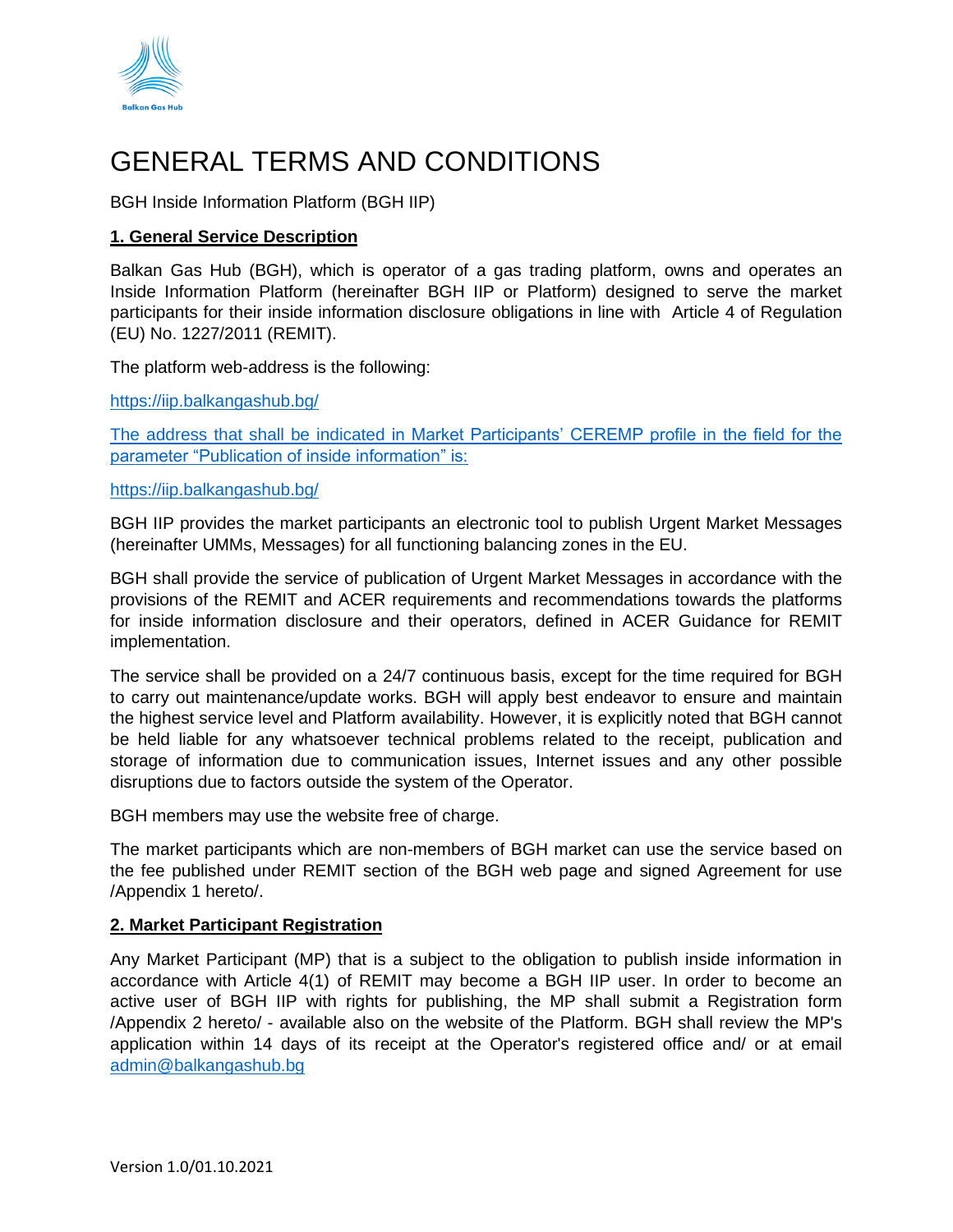

In case of any issue with the content of the Registration form and/or need for additional information, BGH shall inform the MP by e-mail to the indicated Contact person for matters related to disclosure of inside information.

After the acceptance and approval of the Registration form, both parties shall sign the Agreement for use of the IIP services and BGH shall create a publication profile (Account) and shall provide the applicant credentials with publishing rights to BGH IIP. Access to the Account shall be only granted to the persons listed in the "Applicant's BGH IIP Users" part of the Request form.

With the submission of the Registration form and the reception of Account details, the applicants declare that they understand, accept and will follow these Terms and conditions. The Applicants declare that any possible requests and/or claims related to the published by them inside information on BGH IIP shall be handled by themselves only and they shall not have any reverse claims towards BGH in that respect.

# **3. Publication of Information by Market Participants**

The Platform and the services offered on it are intended and designated only for publication of Inside information according to Article 4 of Regulation (EU) No 1227/2011. Any information that is published on the BGH IIP is published by the respective market participants. The market participants remain at all times, fully and solely responsible for the completeness, origin and/or correctness of such information. BGH is not and shall not be liable, neither at the moment the publication has been done or at any later moment and is not liable to check or verify or edit by any means the information published by the market participants in terms of its correctness, accuracy, validity, timeliness or completeness. MPs shall use their best efforts to ensure that only information which meets in full with the REMIT requirements (e.g. publication criteria according to (Regulation (EU) No 1227/2011) will be published on BGH IIP.

The Market participant warrants that it has all legal rights necessary for publication and respective use of the published information. In particular, the Market participants agrees and does not object that the information submitted to the Platform may be used by third parties for evaluation purposes and might be transferred and used by electronic means. However, it is noted the BGH can not be held liable in case the published information has been used illegally or in breach with the good market practices

# **4. MP's User Authorization**

MP's User receives a password and user name (credentials, log in data, account data) from BGH in order to be able to have access to the platform and to publish information and use all functionalities of the BGH IIP.

MP Users ensure that only authorized staff, that is duly informed informed about these Terms and conditions, shall have access to log in data and will have the right to publish information. Any information published by users shall be duly checked and approved before being published on BGH IIP according to user's internal procedures that meet good market practices. Failure to perform such initial check of the information to be published shall lead to respective negative consequences and/or possible legal claims only for the respective MP and by all means not for BGH.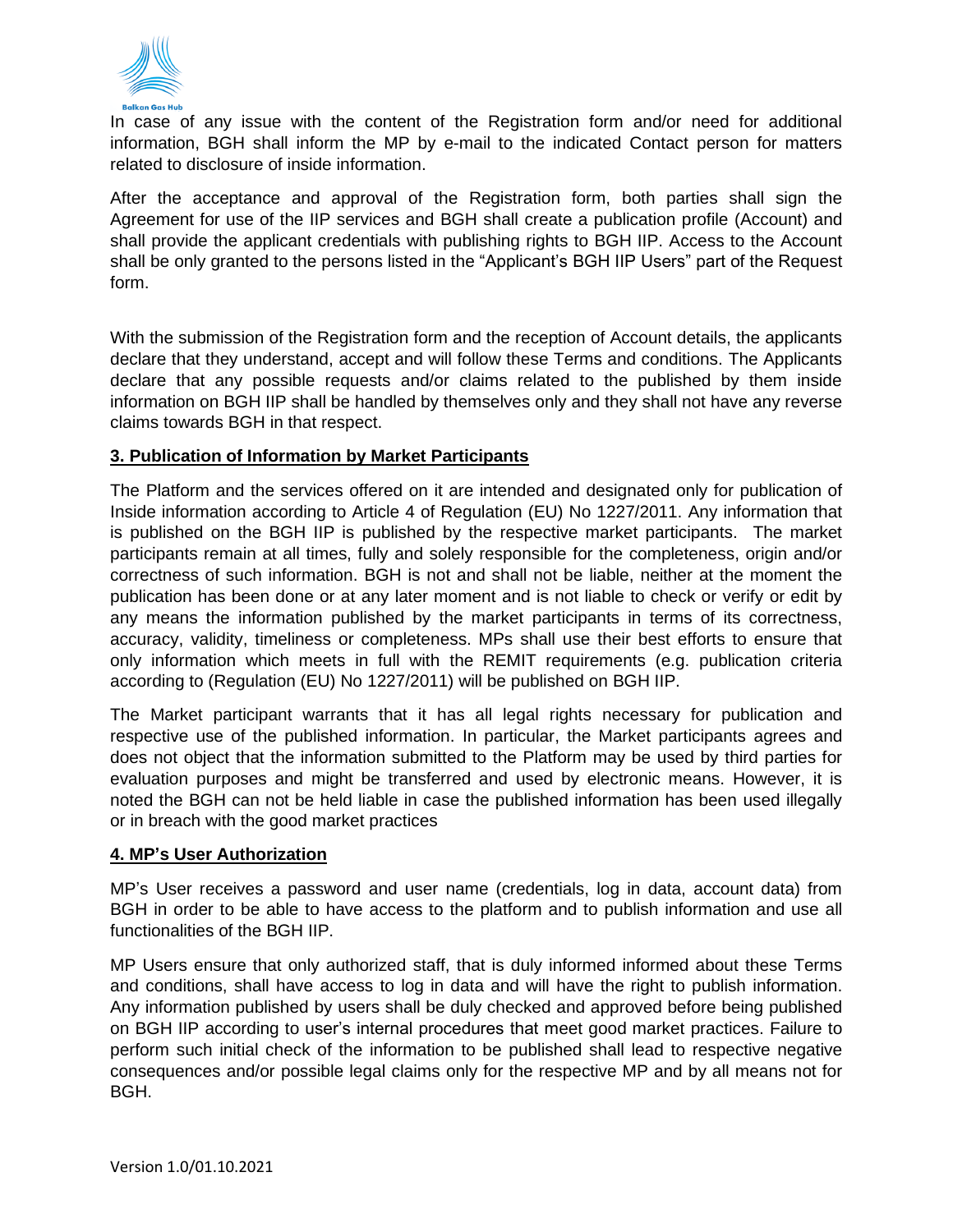

MP User acknowledges that anyone possessing information about its platform credentials can gain access to the respective parts of BGH IIP and use the functionalities of the Platform including make an unauthorized publication. Accordingly, the MP user must keep its password and user name strictly confidential. The MP User is responsible for the confidentiality and the use of its credentials including for any communications regarding its credentials. User will notify BGH without any delay, in case of any possible suspicion, loss of its log in data or any unauthorized use thereof. BGH reserves the right to deactivate, delete or change user account including password in case of terminated contract, or any improper use of the user account.

# **5. BGH Liability**

BGH shall not be liable for the decisions and any direct or circumstantial consequences of decisions made by any party which has received and used the information based on the content of any Messages posted on the BGH IIP. Any claims concerning the content of the Messages published on BGH IIP should be addressed only to the Market participant sourcing that published the relevant information.

MP shall indemnify and hold harmless BGH for any damages, losses, expenses and costs (including court and reasonable attorney fees) caused by a violation of these Terms and Conditions, in particular but not limited to for damages and losses caused by a MP (or its personnel) due to the publication of inaccurate or untrue information or failure to comply with its obligation to keep its account data or credentials confidential.

# **6. Terms and Conditions Update/ Change**

BGH reserves the right to change or update these Terms and Conditions at any time. Any such update / change shall take effect from the day following the publication on the BGH IIP portal/web-site or any other date as set forth by BGH. Any continued use / access of the Platform by the User following any update or change shall be deemed as acceptance of any such update or change to these Terms and Conditions.

# **7. Governing Law**

These Terms and Conditions, including (without limitation) any disputes relating to the BGH IIP, shall be governed by Bulgarian law.

# **8. Right for Termination**

These Terms and Conditions enter into effect for the respective Market participant after the conclusion of the Agreement for use of IIP services between the Market participant and BGH. BGH reserves the right to terminate user access to the site at any time or any of its parts in case of breach of these General terms and Conditions by the User.

# **9. BGH Contact Information**

Please contact BGH if you have any questions regarding these terms and conditions by using the following contact information:

"BALKAN GAS HUB" EAD